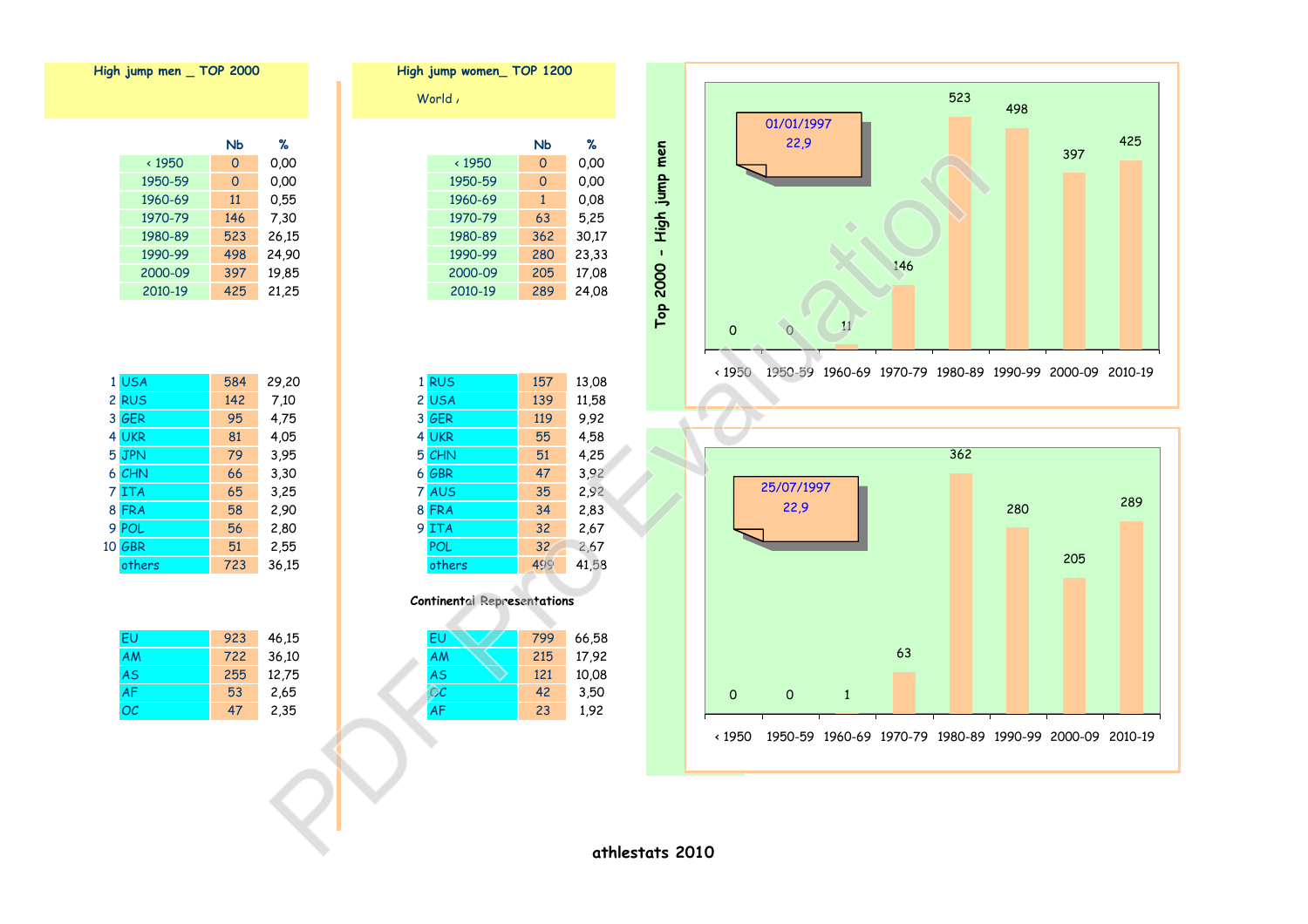



## **Nb % Nb %** < 1950 0 0,00 < 1950 0 0,00 1950-59 0 0,00 1950-59 0 0,00 1960-69 7 0,35 1960-69 0 0,00 1970-79 79 3,95 1970-79 0 0,00 1980-89 376 18,80 1980-89 0 0,00 1990-99 30 2,50 2000-09 435 21,75 2000-09 367 30,58 **Pole vault women\_ TOP 1200** World / Monde / Mundo

**National Representations Top 10**

| 1 USA      | 761 | 38,05 | 1 USA         | 507 | 42,25 |
|------------|-----|-------|---------------|-----|-------|
| 2 RUS      | 168 | 8,40  | 2 RUS         | 73  | 6,08  |
| 3 FRA      | 129 | 6,45  | 3 FRA         | 71  | 5,92  |
| 4 GER      | 117 | 5,85  | 4 GER         | 67  | 5,58  |
| 5 JPN      | 80  | 4,00  | 5 CHN         | 45  | 3,75  |
| 6 UKR      | 65  | 3,25  | 6 CAN         | 34  | 2,83  |
| 7 FIN      | 54  | 2,70  | 7 GBR         | 28  | 2,33  |
| 8 ITA      | 45  | 2,25  | 8 ITA         | 26  | 2,17  |
| 9 CHN      | 40  | 2,00  | 9 POL         | 25  | 2,08  |
| <b>ESP</b> | 40  | 2,00  | <b>10 AUS</b> | 24  | 2,00  |
| others     | 501 | 25,05 | others        | 300 | 25,00 |

**Continental Representations**

| EU | 934 | 46,70 | <b>AM</b> | 580 | 48,33 |
|----|-----|-------|-----------|-----|-------|
| АM | 838 | 41,90 | EU        | 499 | 41,58 |
| AS | 178 | 8,90  | <b>AS</b> | 83  | 6,92  |
| ОC | 32  | 1,60  | OС        | 31  | 2,58  |
| AF | 18  | 0,90  | AF        |     | 0,58  |
|    |     |       |           |     |       |

**Pole vault men \_ TOP 2000**

World / Monde / Mundo

|              | NЬ  | %     |
|--------------|-----|-------|
| $\cdot$ 1950 | 0   | 0.00  |
| 1950-59      | 0   | 0,00  |
| 1960-69      | 7   | 0,35  |
| 1970-79      | 79  | 3.95  |
| 1980-89      | 376 | 18,80 |
| 1990-99      | 510 | 25,50 |
| 2000-09      | 435 | 21,75 |
| 2010-19      | 593 | 29,65 |

## **National Representations Top 10**

|   | 1 USA      | 761 | 38,05 |
|---|------------|-----|-------|
|   | 2 RUS      | 168 | 8,40  |
|   | 3 FRA      | 129 | 6,45  |
|   | 4 GER      | 117 | 5,85  |
|   | 5 JPN      | 80  | 4,00  |
|   | 6 UKR      | 65  | 3,25  |
|   | 7 FIN      | 54  | 2,70  |
| 8 | <b>ITA</b> | 45  | 2,25  |
| 9 | CHN        | 40  | 2,00  |
|   | <b>ESP</b> | 40  | 2,00  |
|   | others     | 501 | 25,05 |

### **Continental Representations**

| FU        | 934 | 46,70 |
|-----------|-----|-------|
| <b>AM</b> | 838 | 41,90 |
| <b>AS</b> | 178 | 8,90  |
| OC        | 32  | 1,60  |
| <b>AF</b> | 18  | 0.90  |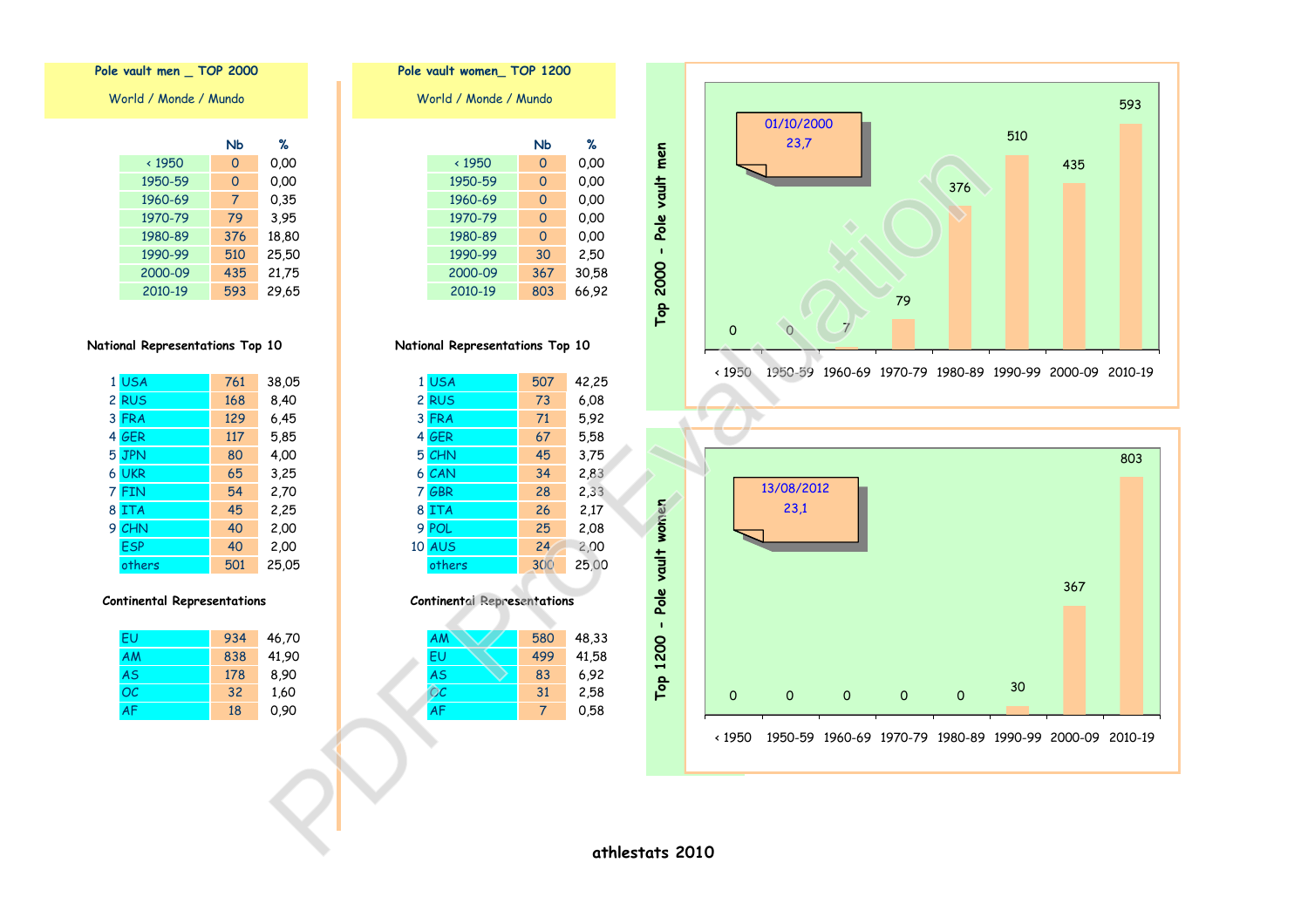| Long jump men<br>Top 2000 | 26/11/1996<br>23,6<br>409<br>398<br>379<br>195<br>63<br>13<br>$\sqrt{12}$ | 531 |
|---------------------------|---------------------------------------------------------------------------|-----|
|                           | 1950-59 1960-69 1970-79 1980-89 1990-99 2000-09 2010-19<br>$\times 1950$  |     |





**National Representations Top 10**

| 1 USA      | 492 | 24,60 | 1 RUS  | 184 | 15,33 |
|------------|-----|-------|--------|-----|-------|
| 2 RUS      | 137 | 6,85  | 2 USA  | 178 | 14,83 |
| 3 GER      | 120 | 6,00  | 3 GER  | 111 | 9,25  |
| 4 CHN      | 92  | 4,60  | 4 CHN  | 62  | 5,17  |
| 5 JPN      | 71  | 3,55  | 5 UKR  | 58  | 4,83  |
| 6 FRA      | 58  | 2,90  | 6 ROU  | 37  | 3,08  |
| <b>UKR</b> | 58  | 2,90  | 7 GBR  | 31  | 2,58  |
| 8 POL      | 53  | 2,65  | 8 JAM  | 29  | 2,42  |
| 9 ITA      | 47  | 2,35  | 9 FRA  | 28  | 2,33  |
| 10 GBR     | 36  | 1,80  | 10 POL | 27  | 2,25  |
| others     | 836 | 41,80 | others | 455 | 37,92 |

#### **Continental Representations**

| EU        | 854 | 42,70 | <b>EU</b> | 718 | 59,83 |
|-----------|-----|-------|-----------|-----|-------|
| AM        | 694 | 34,70 | <b>AM</b> | 290 | 24,17 |
| <b>AS</b> | 295 | 14,75 | <b>AS</b> | 121 | 10,08 |
| AF        | 121 | 6,05  | AF        | 46  | 3,83  |
| ОC        | 36  | 1,80  | OC        | 25  | 2,08  |
|           |     |       |           |     |       |

## **Long jump men \_ TOP 2000**

| ℅     | NЬ  |               |
|-------|-----|---------------|
| 0,65  | 13  | $\times$ 1950 |
| 0.60  | 12  | 1950-59       |
| 3.15  | 63  | 1960-69       |
| 9.75  | 195 | 1970-79       |
| 20,45 | 409 | 1980-89       |
| 19,90 | 398 | 1990-99       |
| 18,95 | 379 | 2000-09       |
| 26,55 | 531 | 2010-19       |

## **National Representations Top 10**

|    | 1 USA      | 492 | 24,60 |
|----|------------|-----|-------|
|    | 2 RUS      | 137 | 6,85  |
|    | 3 GER      | 120 | 6,00  |
|    | 4 CHN      | 92  | 4,60  |
|    | 5 JPN      | 71  | 3,55  |
|    | 6 FRA      | 58  | 2,90  |
|    | <b>UKR</b> | 58  | 2,90  |
|    | 8 POL      | 53  | 2,65  |
| 9. | <b>ITA</b> | 47  | 2,35  |
|    | 10 GBR     | 36  | 1,80  |
|    | others     | 836 | 41,80 |

### **Continental Representations**

| FU        | 854 | 42,70 |
|-----------|-----|-------|
| AM        | 694 | 34,70 |
| <b>AS</b> | 295 | 14,75 |
| <b>AF</b> | 121 | 6.05  |
| OC        | 36  | 1,80  |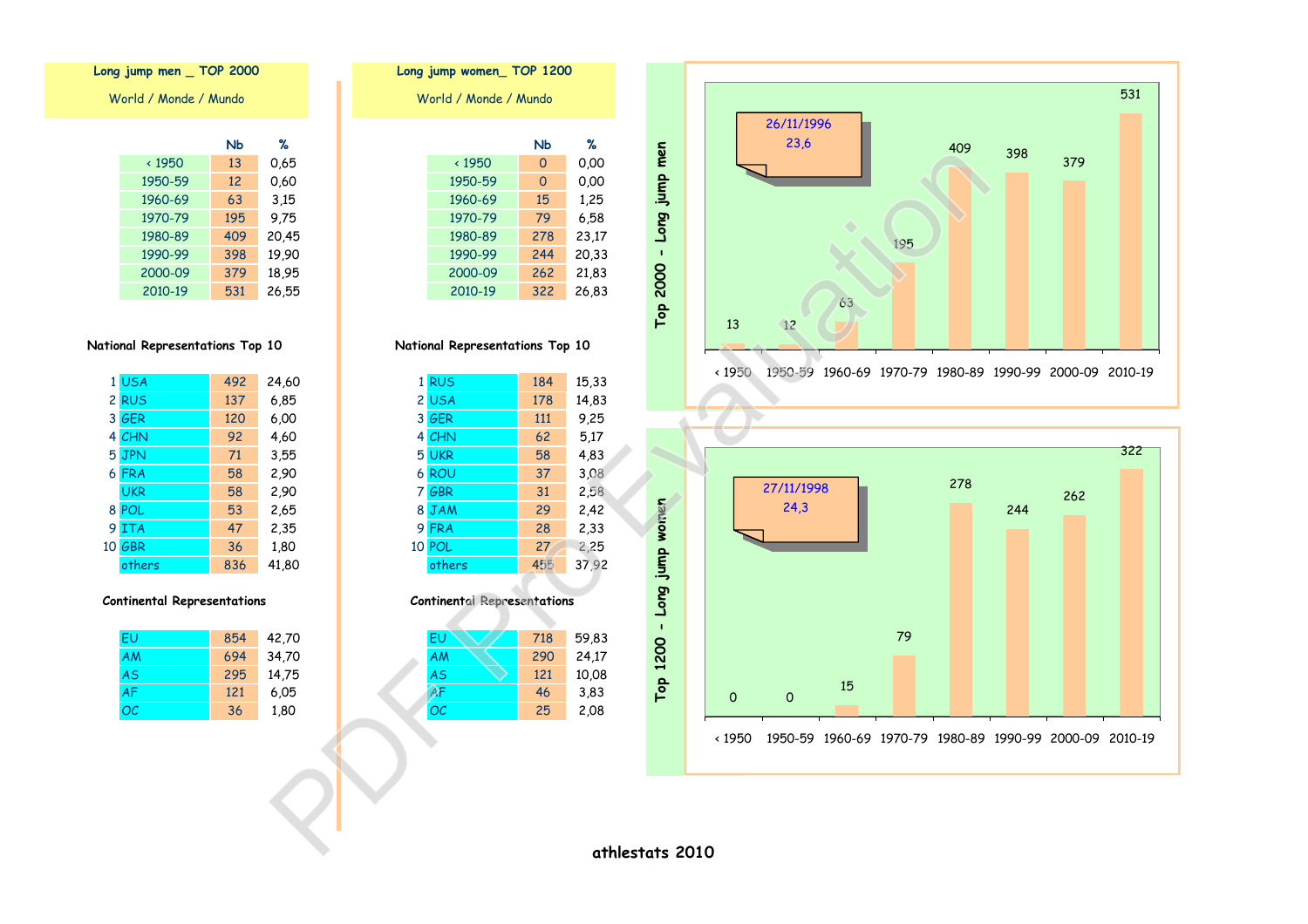



# **Nb % Nb %** < 1950 0 0,00 < 1950 0 0,00 1950-59 7 0,35 1950-59 0 0,00 1960-69 67 3,35 1960-69 0 0,00 1970-79 192 9,60 1970-79 0 0,00 1980-89 442 22,10 1980-89 14 1,17 1990-99 268 22,33 World / Monde / Mundo **Triple jump women\_ TOP 1200**

**National Representations Top 10**

2010-19 494 41,17

| 1 USA      | 324 | 16,20 | 1 USA  | 150 | 12,50 |
|------------|-----|-------|--------|-----|-------|
| 2 RUS      | 232 | 11,60 | 2 CHN  | 149 | 12,42 |
| 3 CHN      | 126 | 6,30  | 3 RUS  | 135 | 11,25 |
| 4 CUB      | 80  | 4,00  | 4 UKR  | 56  | 4,67  |
| 5 GER      | 75  | 3,75  | 5 GER  | 41  | 3,42  |
| 6 UKR      | 74  | 3,70  | 6 FRA  | 39  | 3,25  |
| 7 FRA      | 67  | 3,35  | 7 CUB  | 38  | 3,17  |
| 8 JPN      | 62  | 3,10  | 8 ROU  | 34  | 2,83  |
| 9 ITA      | 45  | 2,25  | 9 ITA  | 31  | 2,58  |
| <b>BRA</b> | 45  | 2,25  | 10 JAM | 26  | 2,17  |
| others     | 870 | 43,50 | others | 501 | 41,75 |

### **Continental Representations**

| EU | 935 | 46,75 | EU        | 609 | 50,75 |
|----|-----|-------|-----------|-----|-------|
| AM | 563 | 28,15 | <b>AM</b> | 293 | 24,42 |
| AS | 357 | 17,85 | <b>AS</b> | 243 | 20,25 |
| AF | 117 | 5,85  | AF        | 45  | 3,75  |
| ОC | 28  | 1,40  | OC        | 10  | 0,83  |
|    |     |       |           |     |       |

## **Triple jump men \_ TOP 2000**

World / Monde / Mundo

|              | NЬ  | %     |
|--------------|-----|-------|
| $\cdot$ 1950 | 0   | 0.00  |
| 1950-59      | 7   | 0,35  |
| 1960-69      | 67  | 3,35  |
| 1970-79      | 192 | 9.60  |
| 1980-89      | 442 | 22,10 |
| 1990-99      | 420 | 21,00 |
| 2000-09      | 383 | 19,15 |
| 2010-19      | 489 | 24.45 |

## **National Representations Top 10**

|   | 1 USA      | 324 | 16,20 |
|---|------------|-----|-------|
|   | 2 RUS      | 232 | 11,60 |
|   | 3 CHN      | 126 | 6,30  |
|   | 4 CUB      | 80  | 4,00  |
|   | 5 GER      | 75  | 3,75  |
|   | 6 UKR      | 74  | 3,70  |
|   | 7 FRA      | 67  | 3,35  |
| 8 | <b>JPN</b> | 62  | 3,10  |
| 9 | <b>ITA</b> | 45  | 2,25  |
|   | <b>BRA</b> | 45  | 2,25  |
|   | others     | 870 | 43,50 |

### **Continental Representations**

| FU        | 935 | 46,75 |
|-----------|-----|-------|
| AM        | 563 | 28,15 |
| <b>AS</b> | 357 | 17,85 |
| <b>AF</b> | 117 | 5,85  |
| OC        | 28  | 1,40  |